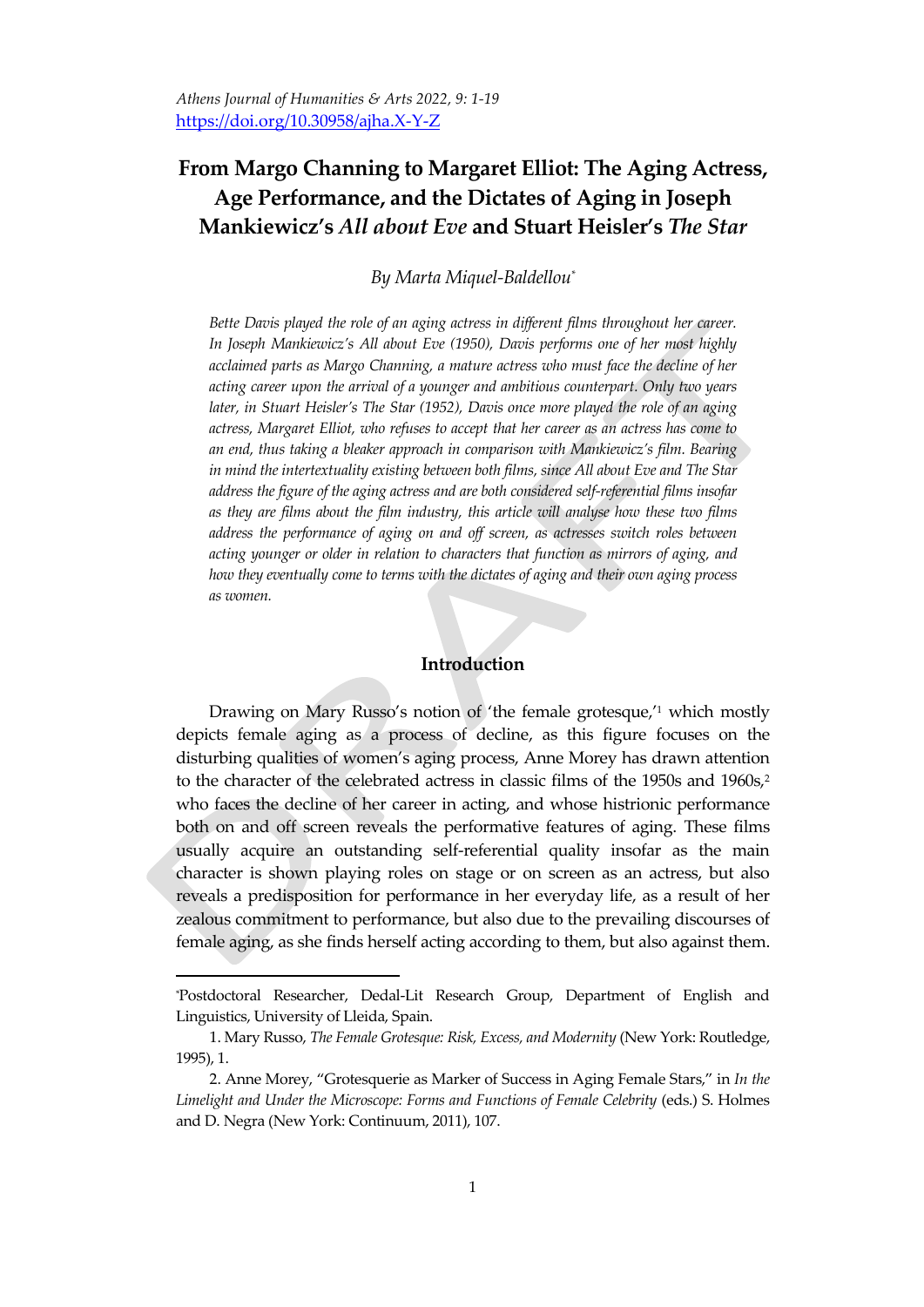This pervasive inclination to perform even transcends these films, as the character of the aging actress is, after all, played by an actress who knows about the ins and outs of show business and has also devoted her life to acting. In the context of performance studies, Anne Basting underlines the intersection existing between aging and gender due to the performative quality that characterises both of them, and points out the potential transformative quality of performance.<sup>3</sup> In the field of gender studies, Judith Butler argues that gender is performed through a series of repeated practices in time, $4$  which ultimately disclose the impossibility of exact repetition, thus finding an entry into transformability through performance which leads to its subversion. In analogy, the ways in which aging is displayed on screen and off screen in films often call attention to the performative quality of aging, as critics such as Margaret Gullette unveil that actors are often asked to act younger or older.<sup>5</sup> In the context of film studies, Deborah Jermyn claims that female aging in films can be interpreted from a subversive or a compliant perspective, since the embodiment of female aging may respond to a conventionally condescending representation, or rather, by means of this discomforting portrayal, female aging can also be depicted from a dissident and critical perspective.<sup>6</sup> As a result of these ambivalent interpretations, Jermyn further argues that there is a need to revisit portrayals of female aging in classic films revolving around actresses who underscore the performative dimension of female aging with a view to analyse how female aging is represented and to transform how it is perceived.

In a series of films extending over the span of years, American actress Bette Davis played the role of an aging cinema star who was forced to face the decline of her career owing to the pressures and dictates of aging that prevailed in the Hollywood star system. In resemblance with the actresses that she played on screen, Bette Davis also had to struggle to keep on playing leading parts in her later years and had to face the dictates of female aging that prevailed at the time on and off screen in the world of show business. In fact, it is acknowledged that Bette Davis landed her role as Jane in Robert Aldrich's film *What Ever Happened to Baby Jane?* by means of placing an ad in a Hollywood publication to find employment as an actress, as, in spite of her fame, she had difficulties in being cast in a new film in her later years. Throughout her career, Bette Davis participated in different films which displayed a critical approach towards the way aging actresses were treated in their later years and had to face the decline of

 $\overline{a}$ 

<sup>3.</sup> Anne Basting, *The Stages of Age: Performing Age in Contemporary American Culture* (Michigan: The University of Michigan Press, 2001), 7.

<sup>4.</sup> Judith Butler, *Gender Trouble: Feminism and the Subversion of Identit*y (London: Routledge, 2007).

<sup>5.</sup> Margaret Morganroth Gullette, *Aged by Culture* (Chicago: University of Chicago Press).

<sup>6.</sup> Deborah Jermyn, ''Get a Life, Ladies. Your Old One Is Nor Coming Back': Ageing, Ageism and the Lifespan of Female Celebrity,' *Celebrity Studies* 3, no. 1 (2012): 5.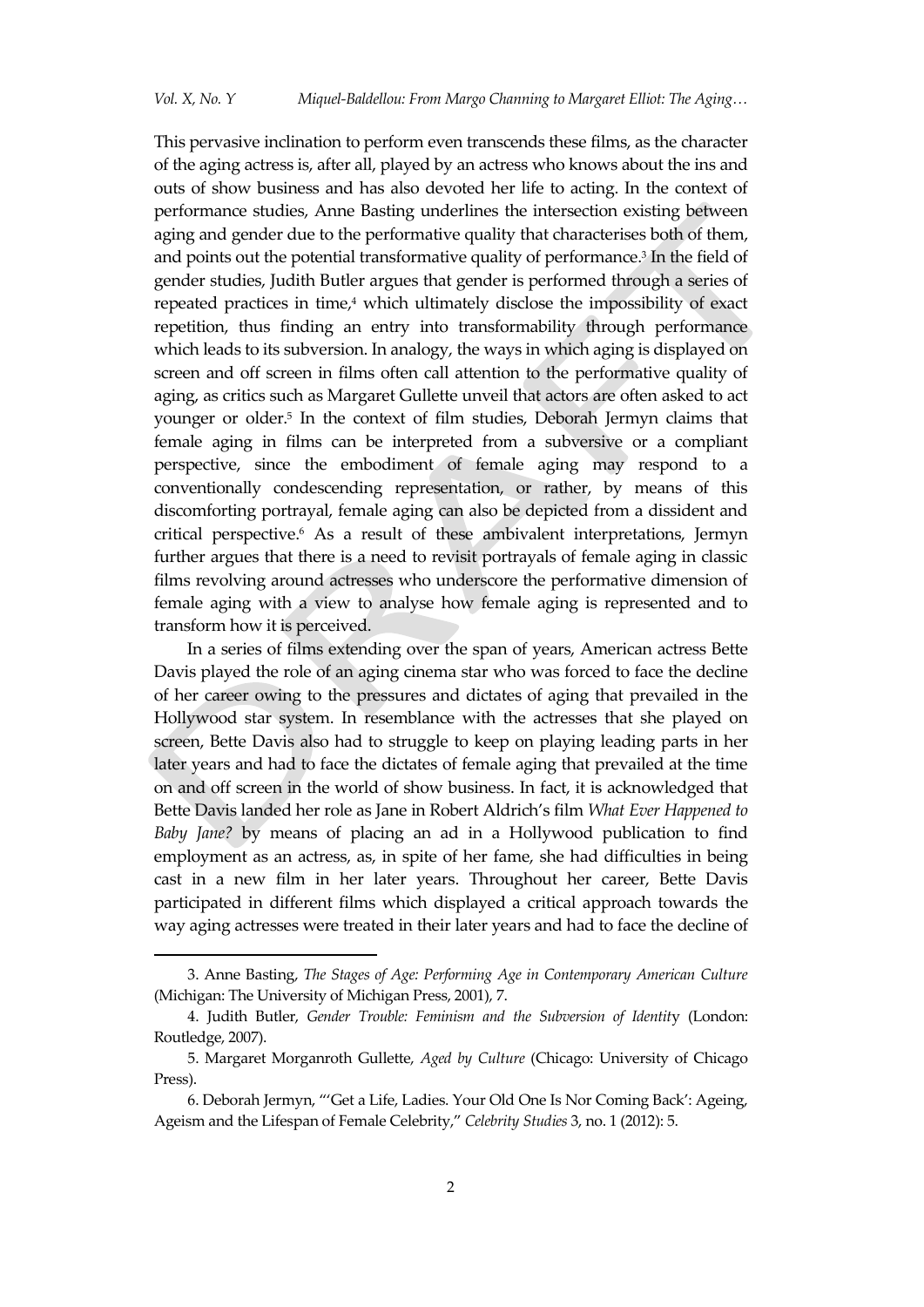their careers, addressing the issue of how they complied with the dictates of aging, but also struggled against them.

One of the first films in which Bette Davis played the role of an actress was Joseph Mankiewicz's film *All about Eve* (1950), in which Davis was cast as Margo Channing, an actress at the peak of her career who must begin to face her decline as a stage performer, as she grows older and feels that her lifetime roles are better suited to younger actresses, such as Eve Harrington, her younger counterpart on stage. Only two years after *All about Eve* came out, Davis once more played the role of an aging actress in Stuart Heisler's film *The Star* (1952). Although Heisler's film has always stood in the shadow of Mankiewicz's masterpiece, both films focus on the character of the aging actress and present significant intertextual links and parallelisms that can be established between them in terms of the main female character and how she approaches the aging process from a public and personal perspective, how she complies with the established dictates of female aging, but also subverts them, and how her performance of female aging lays bare its performative quality and pave the way for its subsequent perception and transformation. Nonetheless, in contrast with the character of Margo Channing in *All about Eve*, whose status as a great star is not overtly put into question, in *The Star*, Davis is cast as Margaret Elliot, an actress who must face the decline of her acting career and is reluctant to abandon her roles as a young actress on screen and her status as a cinema star off screen, in spite of the fact that she is no longer considered for leading roles.

This article aims to provide a comparative analysis of both films based on the analysis of the intertextuality existing between a series of scenes, the identification of the performative quality of female aging not only on screen but also off screen, how these actresses perceive their aging process from a personal perspective, and how they finally decide to envision their aging process in compliance or against the prevailing dictates of aging. In order to provide this analysis, the article will be structured into different sections, first addressing how these actresses suffer a process of decline, commodification and alienation as a result of the established discourses of female aging. Since the discourse of gender is also inherently associated with the discourse of aging, the ways in which these actresses comply and subvert the dictates of gender will also be analysed. Given the self-referential quality of these films, as they are films which explicitly address the art of performance, the continuous proclivity toward performing on behalf of these actresses will also be tackled. Finally, scenes which display dualities, mirror effects and the presence of doubles will also be given special attention, as they contribute to underlining the performative quality of aging, as characters act younger or older in relation to others.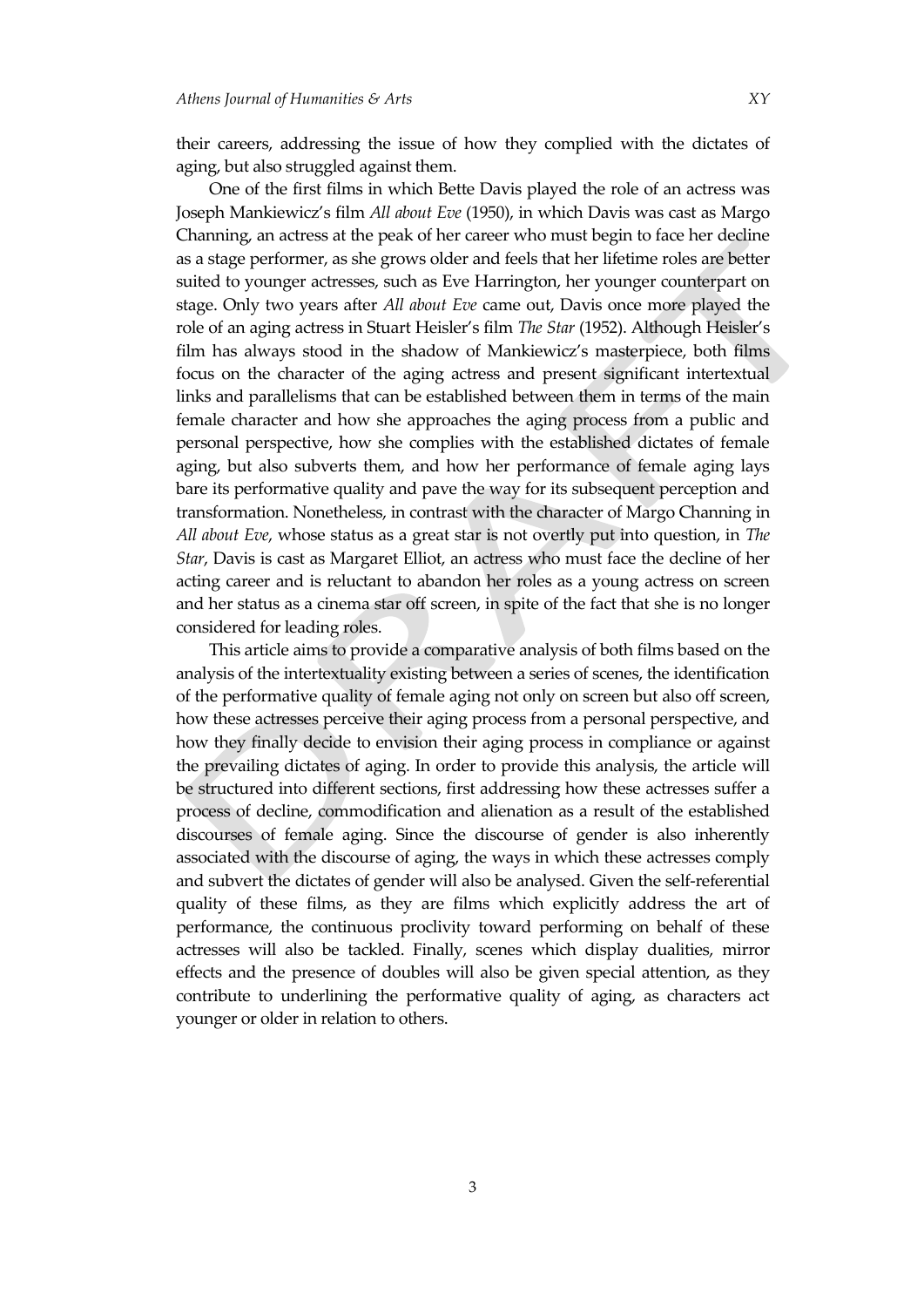$\overline{a}$ 

# **Splendour and Decline: The Twilight Characterisation of the Aging Actress**

As Margaret Gullette asserts, aging has traditionally been associated with a life stage characterised by decay and decline,<sup>7</sup> and this reflects on the way the two female protagonists of *All about Eve* and *The Star* feel that they are perceived by the gaze of others. Although both Margo Channing and Margaret Elliot have been considered highly-acclaimed actresses, Margo is aware that she is approaching the later years of her career as an actress, whereas Margaret is reluctant to give in to reality and accept that her golden years as a cinema star have long gone by. Having reached the peak of her career, Margo is still praised as a theatre actress and retires from stage out of her own will, while Margaret is no longer cast in leading roles in spite of the fact she continually clings to the hope of coming back and playing a leading role in a new film.

In the opening scene of *All about Eve*, which depicts an award ceremony, where Eve is considered the youngest actress to win such coveted award, critic Addison DeWitt's voice over introduces Margo Channing as 'a great star and true star," adding that "she never was or will be anything less or anything else," thus attesting her highly-acclaimed status as a theatre actress, even if, in so saying, he is also subtly referring to Margo's maturity, as she has had a long career which has extended for years. In *The Star*, Margaret Elliot's Academy Award is displayed on a shelf in her living room, thus conjuring up traces of her past splendour and evincing that she was also a celebrated cinema star who enjoyed great popularity among critics and admirers. Nonetheless, throughout the film, Margaret often repeats a recurrent litany which echoes the words 'going, going, gone,' as a reverberating and constant reminder of her virtually non-existent past glamour and fame, even if she is mostly reluctant to accept the bleak reality.

In Mankiewicz's film, when playwright Lloyd Richards offers Margo a role in his new play, she begins to feel hesitant whether she will be able to perform the part of a younger woman once more, as she admits that she has turned forty and the character that she is asked to play is around twenty. Nonetheless, Richards strongly disagrees and expresses she will be perfect for the role, thus affirming, "Margo, you haven't got any age," while Margo ironically retorts that "Miss Channing is ageless.' Conversely, in *The Star*, Margaret asks her agent, Harry, to find her a part that is intended for a younger actress in a new film, on the grounds that she was a star and, although Harry agrees with this assertion, he also adds that something took the place of 'that fresh, dewy quality' that used to characterise her in the past, hence disclosing that she is no longer suitable for this kind of role owing to her age.

<sup>7.</sup> Gullette, *Declining to Decline: Cultural Combat and the Politics of the Midlife* (Charlottesville: University Press of Virginia, 1997).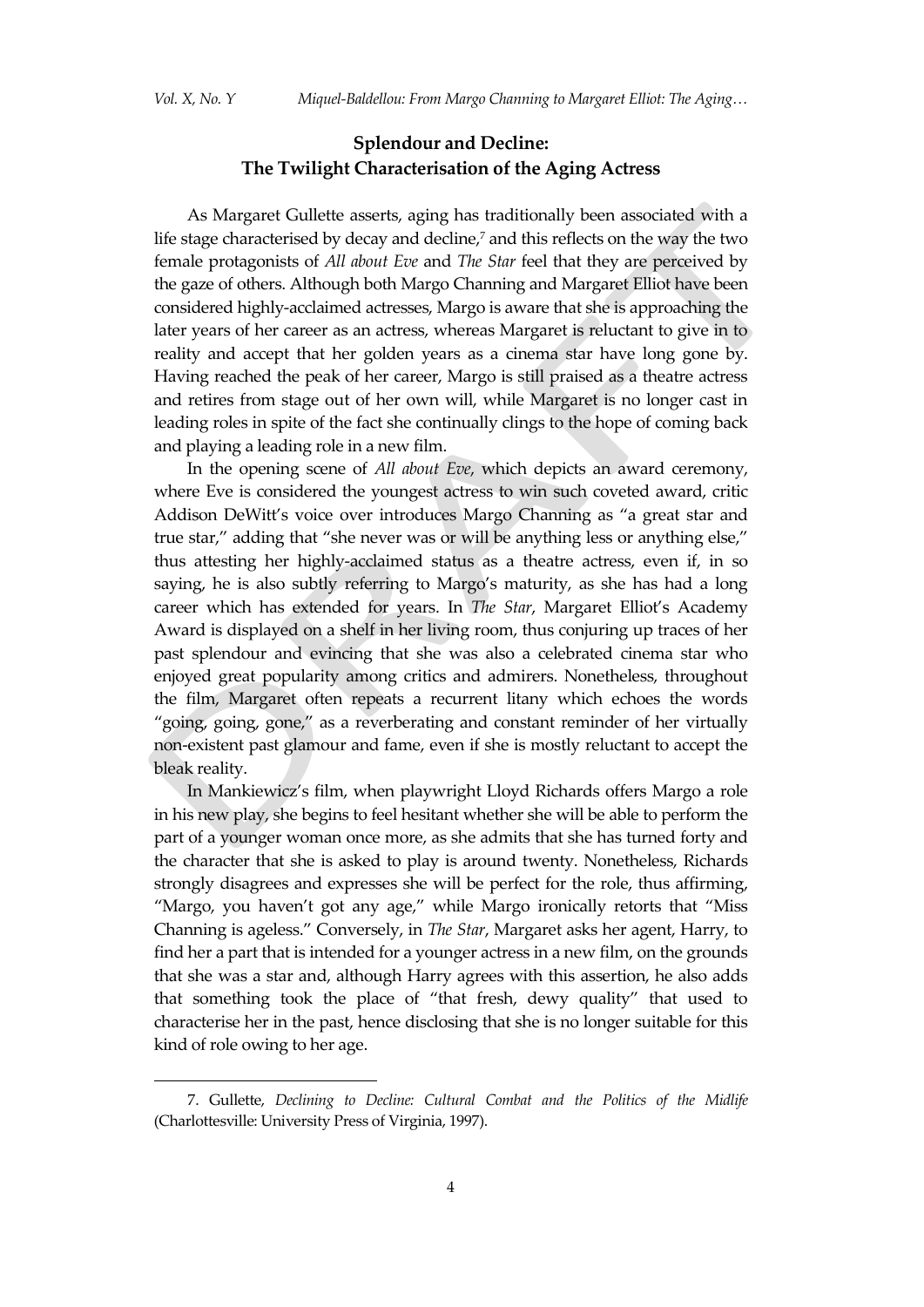When Margo realises that Eve has been chosen as her understudy in the play she is performing, Margo gives vent to her theatrical and histrionic manners with Richards, stating that 'all playwrights should be dead for three hundred years,' whereas Richards retorts that 'the stars never die and never change.' In spite of his inability to cope with Margo's temperament, as a playwright, Richards once more unveils his total admiration for Margo as an actress, stating that her status as a star will never be questioned and referring explicitly to her everlasting and unchangeable qualities as an actress. Conversely, in *The Star*, Margaret's daughter, Gretchen, confesses that children at school tease her saying that her mother is a washed-up actress who no longer makes pictures. Gretchen thus tells her mother that she knows she used to be a star, but then asks her whether she still is, ultimately compelling her mother to claim that 'if you are star, you don't stop being a star," as if Margaret was also trying to convince herself with her words.

As Margo becomes more insecure and jealous as a result of Eve's pervasive presence, Margo's fiancé, Bill, who is also the director of the play, convinces her that her tantrums are entirely out of place and that she is 'a great actress at the peak of her career.' Conversely, in *The Star*, when Margaret meets Jim Johannsen, a former actor whom she helped in the past with whom she starts a relationship, he reminds her that "it's no disgrace to be through with pictures," trying to make her understand that her acting career has come to an end. Nonetheless, Margaret insists that she has never done anything but act, and that it will never be over, thus indulging in make-believe to convince herself that her next role in a film will grant her the fame she used to enjoy in the past.

## **The Rise and Fall of a Cinema Star: Aging, Commodification, Alienation**

As Jodi Brooks argues, the image of aging stars is often marked as 'both frozen and transitory'<sup>8</sup> at the same time, since, both Margo and Margaret feel haunted by their youthful image at this stage of their career. As actresses who have attained fame and popularity, Margo and Margaret have carved a public image that seems to have little to do with their true selves, as if their image as stars arose as a mask or a Jungian persona that was overlaid on them, and involved a role which they were also required to play off screen and that contrasted with their inner self and stood in front of their shadow. In Mankiewicz's film, as Margo talks to her friend Karen, she confesses, 'I want Bill  $-$  I want him to want me  $-$  but me  $-$  not Margo Channing  $-$  and if I can't tell them apart, how can he?', thus pointing out the overlapping of her two selves as

<sup>8.</sup> Jodi Brooks, 'Performing Aging/Performance Crisis (for Norma Desmond, Margo Channing, Baby Jane and Sister George),' in *Figuring Age: Women, Bodies, Generations* (ed.) K. Woodward (Indianapolis: Indiana University Press, 1999), 233.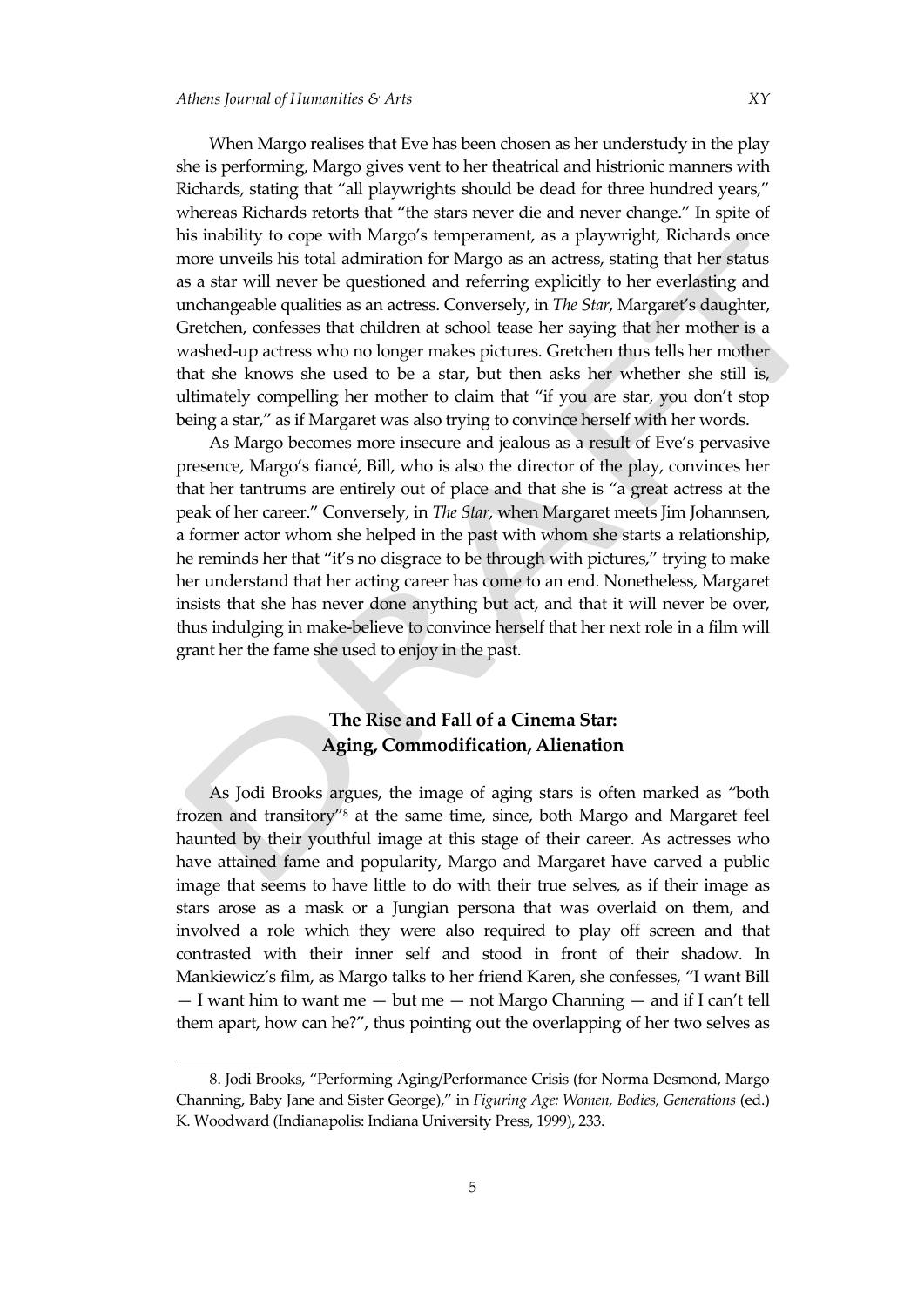a public figure and as a woman, which often intermingles and renders her incapable of separating one from the other. Besides, Margo fears that Bill is truly in love with her persona, her public image as Margo Channing, the glamorous actress, instead of herself, and dreads that, as she grows older and is banished from stage, 'ten years from now, Margo Channing will have ceased to exist,' and along with her, Bill's faithful devotion to her. In Heisler's film, Margaret has already reached this stage that Margo dreads, since, in her case, Margaret's public image as a glamorous actress has already been left behind although she still struggles to hold on to it. In one of the first scenes of the film, when Margaret and her agent are discussing the possibility of her comeback, a waitress appears to recognise Margaret, but needs to ask her in order to make sure if Margaret is actually the glamorous actress Margaret Elliot. Even though this scene proves that her admirers still remember her, it also shows that the passage of time has had some effect on her and that Margaret's public image as an actress, her persona, has been relegated to its shadow.

In the course of an argument between playwright and actress, since Margo admits that she feels the need to change some of the lines in the script so that the audience will continue coming to the theatre to attend the play, Richards retorts to Margo, 'I shall never understand the weird process by which a body with a voice suddenly fancies itself a mind.' Through his words, as a playwright, Richards ironically refers to the commodification of performers, as they are perceived as frozen commodities deprived of humanity at the service of the industry of show business. In a later conversation with Bill, Margo herself takes Richards' cue and refers to herself ironically as 'nothing but a body with a voice' as a performer. Although these words acquire a metaphorical and ironic meaning in Mankiewicz's film, they acquire a literal sense in *The Star*, since, in the opening scene of the film, Margaret passes by an auction in which her personal belongings are being sold, thus symbolically highlighting the process of commodification that Margaret has undergone as a former cinema star, whose image has been frozen in time, as the presenter entices those who have gathered into buying the exhibited items by referring to what Margaret had represented as an actress in her golden years.

In Heisler's film, Margaret strives to hold on to her former image as a glamorous actress, although her looks no longer seem to match those which characterised her as a cinema star. When Margaret spends one night in prison for driving while being drunk, even if she repeatedly asserts that she is Margaret Elliot, the rest of the prisoners believe she is pretending to be someone else and her identity is thus called into question. The dazzling and innocent-looking image of Margaret Elliot as a star does not match the gaunt and scruffy of their new companion, to the extent that one of the prisoners retorts, 'what a coincidence, I'm Snow White," as if she were also playing the part of a purely gentle character, suspecting that Margaret is also pretending to be someone else. The fact that Margaret is no longer recognised as Margaret Elliot leads her to suffer an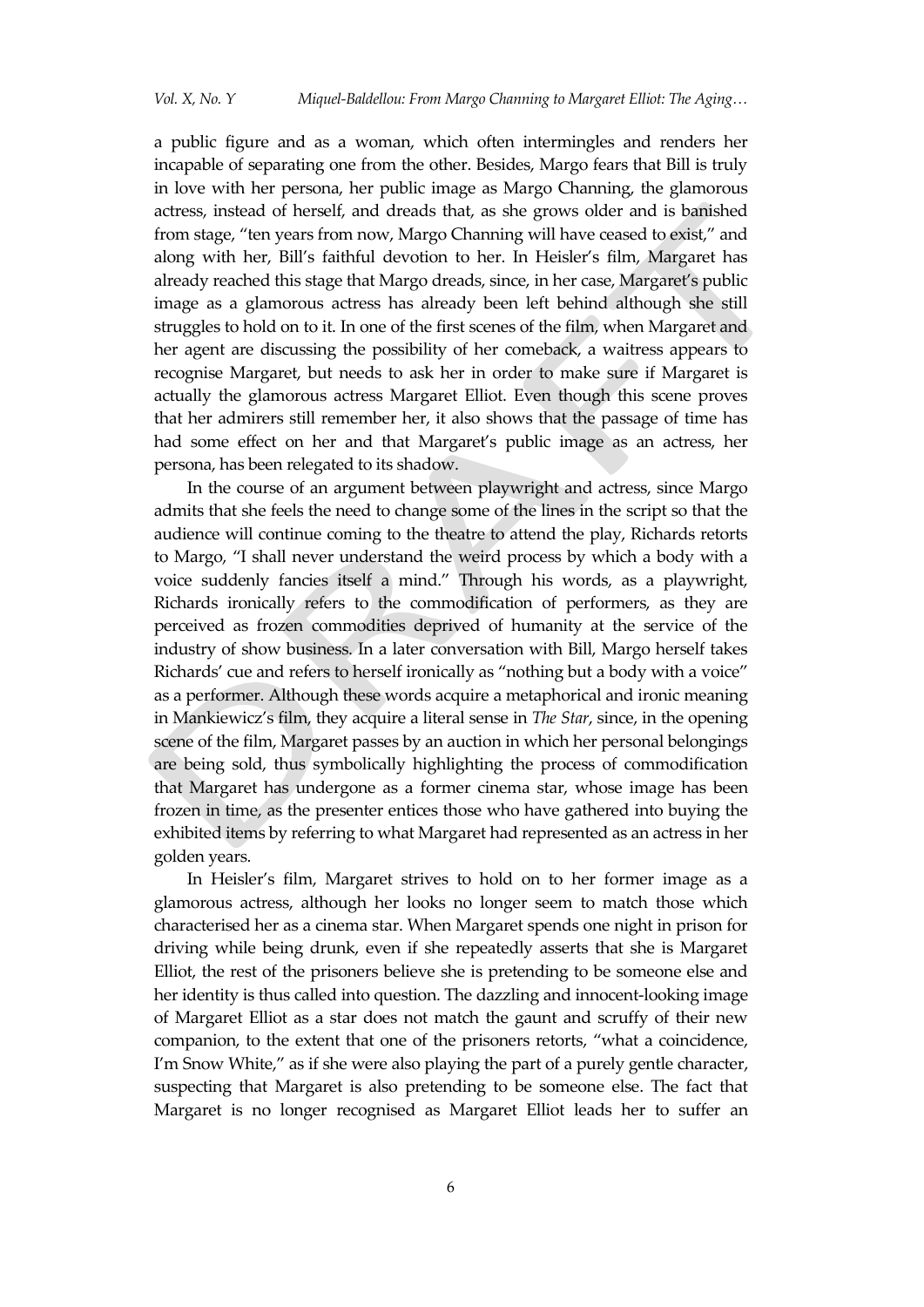increasing process of alienation, inasmuch as Margaret seems no longer able to match the former exultant image of Margaret Elliot that everybody used to know. Hence, there is a wide gap between her persona as recognised by the public and Margaret's actual appearance, insofar as there is also an outstanding difference between the public image Margaret still wishes to project and that of her actual projected self.

Similarly, it is also unveiled that Margo feels increasingly detached from the roles conceived for younger actresses that she is still offered as she grows older. The age gap between the role she is supposed to play and her own age also contributes to widening the gap between her public image and her own self, hence stressing further the process of alienation established between her two selves. Margo's anticipated fears finally find verbal reflection in Addison's critical review published in the paper, which, to Margo's shock, refers to the 'lamentable practice in our Theater of permitting [...] mature actresses to continue playing roles requiring a youth and vigor of which they retain but a dim memory.' Margo thus feels she cannot longer hold on to her former public image as her own appearance grows increasingly detached from that she tries to match upon acting on the stage.

While Addison's views on aging actresses seem to confirm Margo's fears and even consider the possibility of retiring from acting, in Heisler's film, Margaret rather chooses to ignore prejudices about age even though she must suffer them in her everyday life. Margaret becomes particularly aware of prejudices between her former image and her current aging looks, when she begins to work as a shop assistant and two customers recognise her, although one of them retorts that she cannot be Margaret Elliot on the grounds that the actress is much better looking than the shop assistant that they have in front of them. At first, Margaret pretends to be an anonymous person, however, when she realises that the customers feel shocked, Margaret's ego is hurt and finally unveils that, 'I am Margaret Elliot and I intend to stay Margaret Elliot,' hence reinstating her intention to hold on to her image as a cinema star and resume her career as an actress. However, Margaret's words also unveil her fluctuation between these two roles, between Margaret as an aging anonymous person subjected to the effects of aging and Margaret Elliot as the youthful cinema star whose image remains frozen in the memories of her admirers.

#### **Performing Gender: Independent Women and Displays of Femininity**

In Mankiewicz's film, when Eve gets to know Margo as an admirer and is invited to Margo's dressing room after one of her performances, Eve concedes that she believes that 'part of Miss Channing's greatness lies in her ability to choose the best plays.' Margo is always cast as the leading actress in plays that her friend and playwright, Lloyd Richards, writes for her, and she is directed by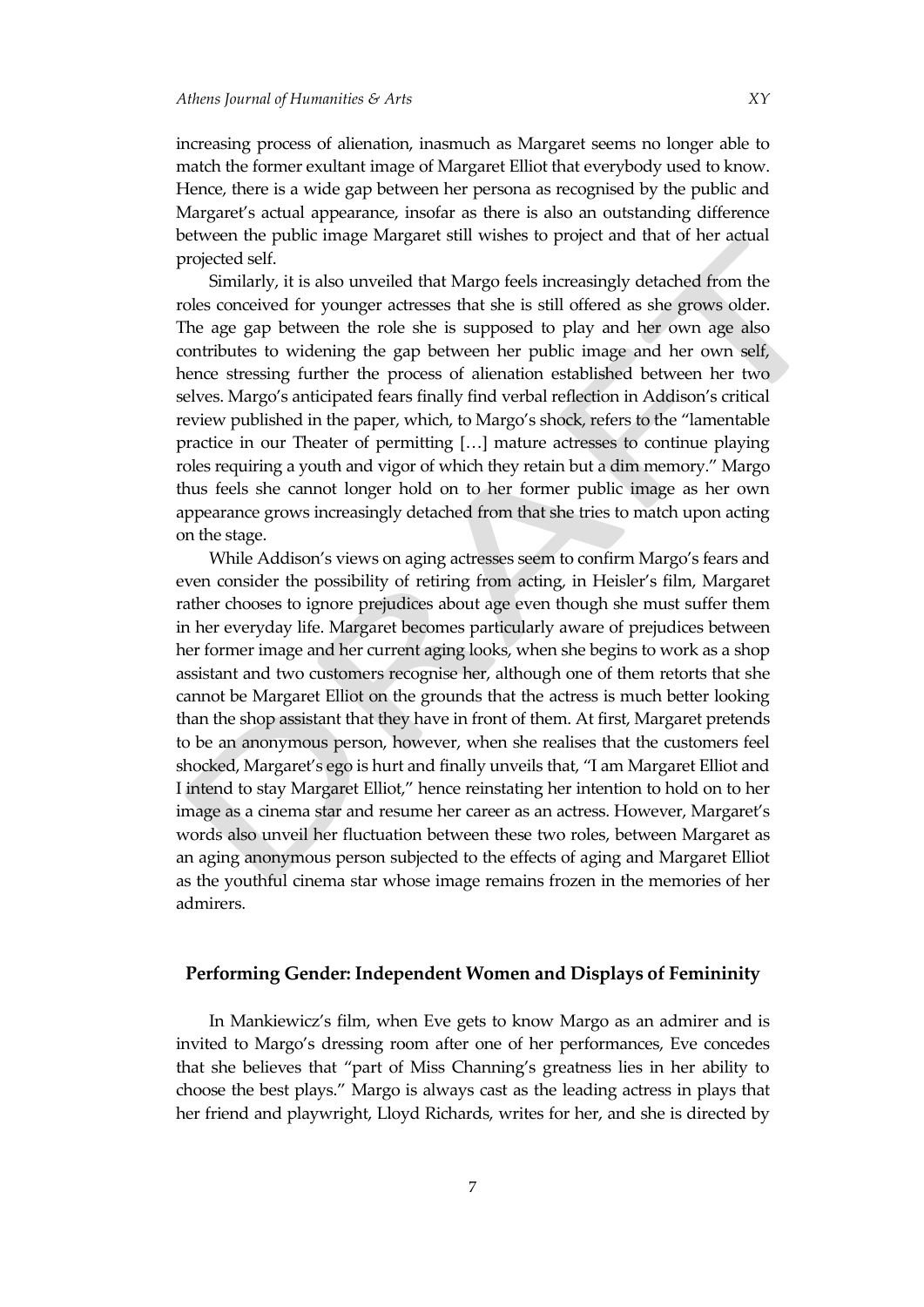her fiancé and theatre and cinema director, Bill Sampson. Thanks to this successful collaboration and Margo's skills as an actress, for many years, Margo has been considered one of the most talented performers on stage. Conversely, in *The Star*, Margaret's financial strain is rooted in her will to manage her own career in show business and become a financially independent entrepreneur. She unveils to Jim the turning point that instigated her decline as an actress: her will to produce her own pictures and thus be able to exert some control over the cinema industry, which increasingly detached her from the roles that she used to play and cemented the dusk of her career. As a result of her daring endeavour, Margaret is gradually banished from the star system and, as she grows older, she is no longer offered the kind of leading roles that turned her into a star and made her the recipient of an Academy Award, as a confirmation of her public acceptance within the film industry.

As a successful and financially independent woman, Margo ponders about everything she had to sacrifice in order to devote her life entirely to the theatre. As Margo confesses to her friend Karen, it is a 'funny business, a woman's career — the things you drop on your way up the ladder, so you can move faster  $-$  you forget you'll need them again when you go back to being a woman — that's one career all females have in common.' Margo thus expresses the dilemma that women often face between devoting their lives to a career or to raising a family. It is mostly when she compares herself with Eve, who is mostly characterised by femininity, subservience and modesty, even if it is just in appearance, that Margo is mostly reminded of how she has had to renounce 'being' a woman and sacrifice family life to be on top of show business. In Heisler's film, it is also implied that Margaret's personal life has also suffered the consequences of her success as a business woman who was economically independent. Margaret unveils that she was the breadwinner of the couple when she was married, and that the reason why her husband divorced her was that she was too busy with her career and that he could not bear playing second fiddle in relation to his wife. Her divorce, her inability to see her daughter Gretchen as much as she would like to, and the lack of support on behalf of those who only stood by her side when her films were lucrative display that Margaret has been symbolically punished for having achieved success as a financially independent woman as well as for having chosen to take control of her career and the roles to play on screen.

As Susan Sontag asserts, gender can be approached as performance in itself to the point that 'to be a woman is to be an actress', and this is displayed in scenes in which these two actresses give vent to performing femininity. <sup>9</sup> Both Margo and Margaret have relationships with men who are younger than them, which contribute to underlining further their aging process from their own

 $\overline{a}$ 

<sup>9.</sup> Susan Sontag, 'The Double Standard of Aging,' in *The Other within Us: Feminist Explorations of Women and Aging* (ed.) Marilyn Pearsall (Colorado: Westview Press, 1997), 22.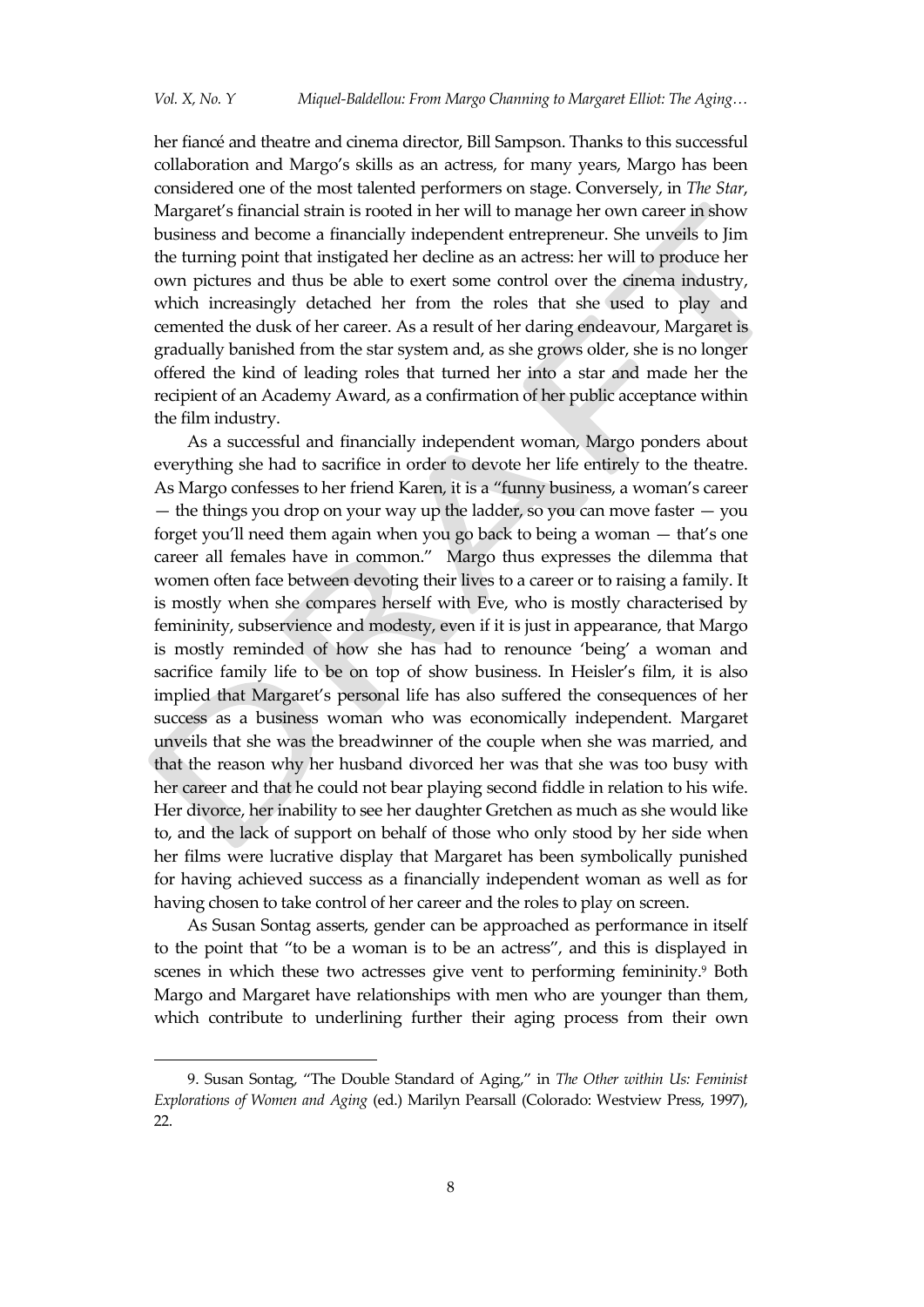perspective. At this stage of her career, Margo's increasing insecurity lies in her awareness that she is growing old, particularly in comparison with Eve's youthful appearance. As Margo is talking to Richards about her next role in his play, she admits that she is not twenty anymore, but forty years of age, confessing that "that slipped out, I hadn't quite made up my mind to admit it  $-$  now I feel as if I'd suddenly taken all my clothes off,' thus revealing that, for an actress, the revelation of her age feels so intimate as the act of stripping herself of her clothes. In contrast, Margo states that her fiancé, Bill is thirty-two, and 'he looks thirtytwo — he looked it five years ago, he'll look it twenty years from now,' thus referring to how the dictates of aging seem to treat women and men differently, and stressing that women are made to grow older earlier. Nonetheless, in spite of Margo's increasing hesitation and vulnerability as she grows older, Bill shows her loyalty and devotion to her both as her director and fiancé. In *The Star*, Margaret starts a relationship with Jim, who bails her out from prison in exchange for having procured him a role in a film many years before. At the time, Margaret was a glamorous actress at the peak of her career and Jim was a young boy playing his first role in a film. However, the tables have been turned, and now Margaret is bankrupt and Jim is the manager of a prosperous ship company who welcomes Margaret in her house after she is evicted from her apartment for not being able to pay the rent. The age difference between Margaret and Jim is evocative of that of Margo and Bill, and it is even more remarkable. Nonetheless, in contrast with Margo, whose fiancé convinces her that she is still at the peak of her career, as she grows older, Margaret seems incapable of letting go off her past splendour until it is Jim, who, despite his youth, shows a more realistic bent of mind and gradually persuades her to renounce her dreams as her years as a youthful glamorous star are over.

The act of performing off stage or off screen on behalf of these actresses also extends to gender, whose performative qualities were identified by Judith Butler as paving the ground for its subversion. <sup>10</sup> Upon discussing her career as an actress and how it has conditioned her personal life, Margo contends that, as regards "being a woman  $-$  sooner or later we've all got to work at it," thus unveiling that gender is also counterfeited and performed. Margo identifies traits of remarkable femininity in Eve which she associates with youth, and which Margo believes that she no longer possesses. Out of this alleged deficiency, Margo feels the need to stress her femininity and work on 'being' a woman, often giving in to outbursts of jealousy to draw Bill's attention so that he proves he is still in love with her. In *The Star*, when Margaret starts a relationship with Jim, he confesses that he fell in love with her when he met her in her youth, and Margaret works at making him confess whether he is still in love with her. When he retorts that the only thing that seems to be left is her ego, Margaret runs away and shows her vulnerability as she enters a drugstore to buy sleeping pills, but, instead, steals a flask of

<sup>10.</sup> Butler, *Gender Trouble: Feminism and the Subversion of Identit*y, 2007.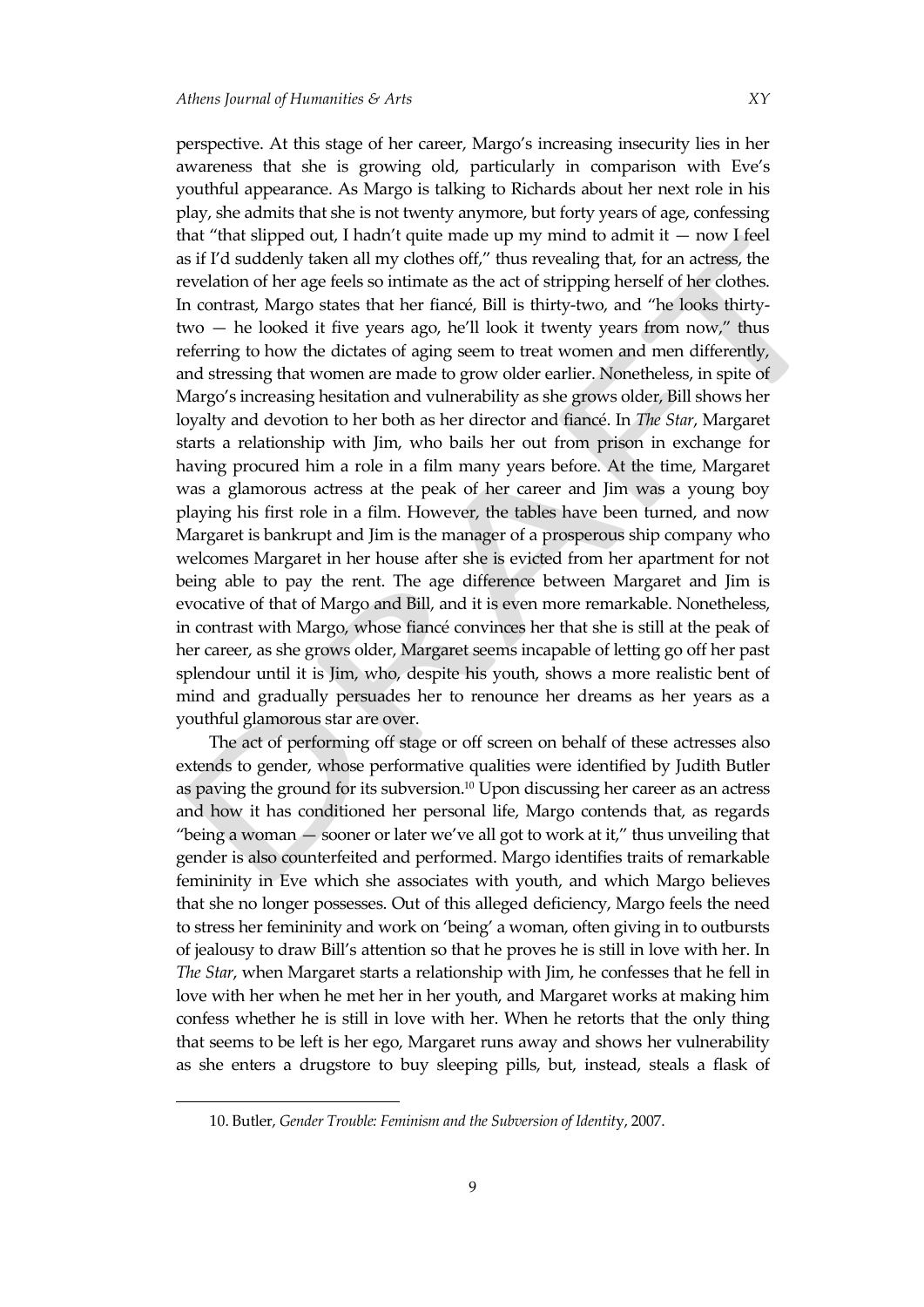perfume, which compels her to run into Jim's arms and ask him for help in an overtly displayed performance of femininity.

### **Writing the Script: Interaction Between Fact and Fiction**

The titles of the plays and films in which Margo and Eve play a role often carry ironic and subtle references to the performance that is taking place off stage. The play in which Margo acts as leading actress is called *Aged in Wood*, and it is precisely when she is performing this role that Margo begins to call into question whether she is still a suitable actress to play characters who are younger than herself. Drawing further on this metaphor, the title of the play also alludes to Margo's consolidated career as one of the most talented stage actresses of her generation who has aged in wood like good wine. The next play that the playwright Lloyd Richards writes for Margo is titled *Footsteps in the Ceiling*, which subtly evokes actions that take place off the centre of the stage. Eve immediately admits that she likes the title, in an ironic reference to her own habit of performing also off stage. The interaction between fact and fiction through overt and self-referential displays of performance is also exhibited at Bill's birthday party, when Bill and Margo move upstairs to resume their argument and one of the guests, Addison, deliberately states, 'we'll miss the third act — they're going to play it off stage,' hence once more underlining the parallelisms that are established between theatrical performance on stage and off stage.

In analogy, in *The Star*, given her lifetime devotion to acting, Margaret often establishes correspondences between circumstances which befall her in real life and roles which she has performed as an actress in her films. When Margaret is convicted for drink-driving, she tells Jim that, in one of her films, she once played a girl who was arrested and, ironically, Jim responds saying that next time she will know better how to play the role as a result of this lifetime experience. When Jim begins to show affection towards her, Margaret recalls the role she played in her film *Night Court*, and states that this is also the reason why the character she played in the film was bailed out from prison, as the male protagonist felt romantically attracted towards her. Similarly, as Jim is fixing one of his boats, Margaret establishes parallelisms with a scene from the film *Vacation for a Lady*, thinking of Jim and herself as the main characters in the film. Owing to Margaret's tendency to make connections between her films and real life, Jim eventually accuses Margaret of being incapable of "thinking beyond a script," and even of mixing up her roles in her films with the different parts she is also metaphorically asked to perform in real life.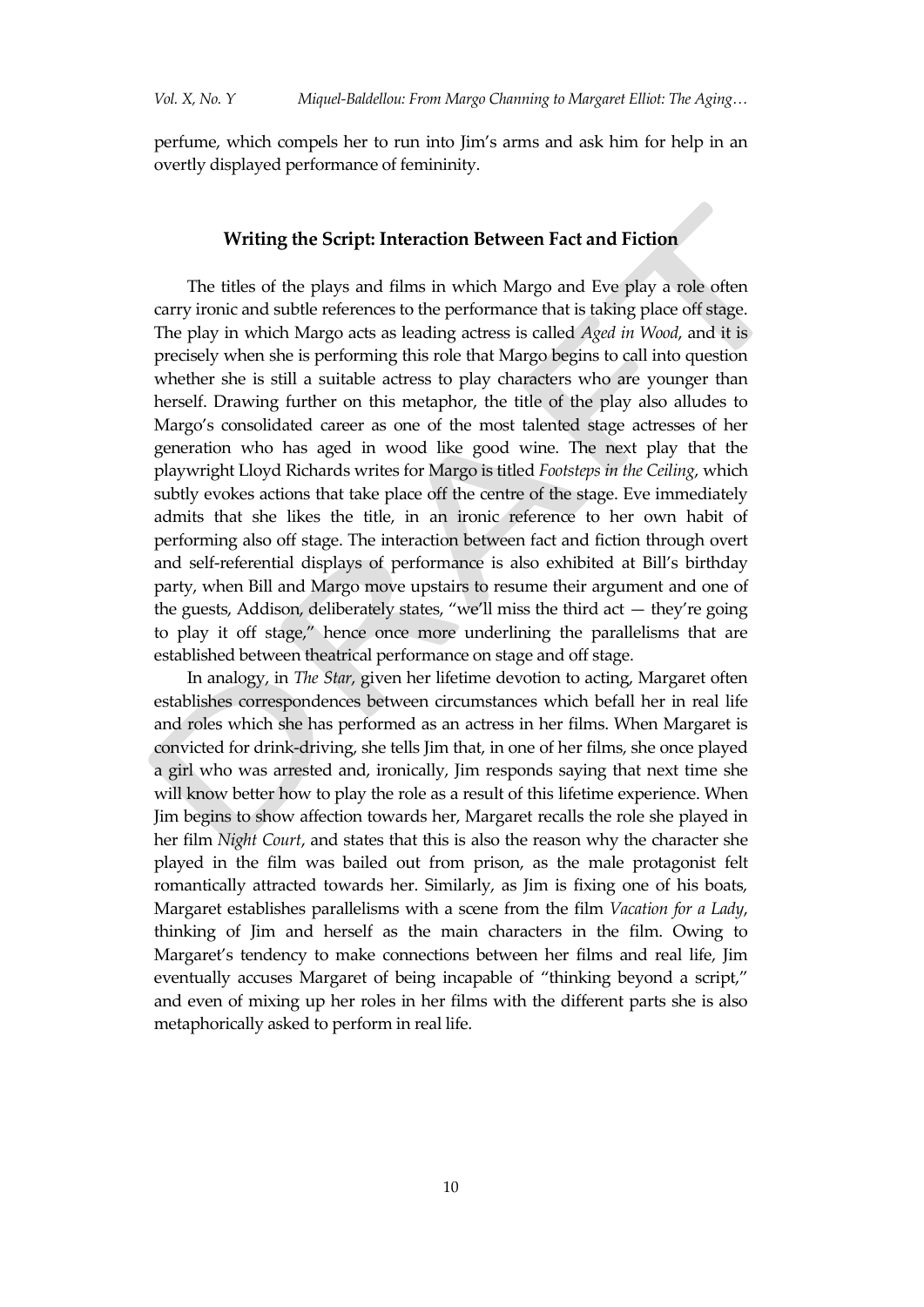#### **Performative Tendencies: Playing on and off Stage**

The inborn qualities as actresses of both Margo and Margaret often transcend the stage or the screen, as they often find themselves in need to resort to pretence and make-believe in real life, thus displaying a perpetual predisposition for performance also in their everyday routines which comes hand in hand with the self-referential discourse characterising these two films. In *All about Eve*, her personal assistant, Birdie, notices how Margo begins to act differently and displays some feigned and affected gentleness as soon as she meets Eve in the dressing room, even to the extent that Birdie declares, in relation to Margo's changed behaviour, that 'all of a sudden she's playing Hamlet's mother.' In analogy, Eve starts narrating the sad story of her life —which Addison will later reveal is all fake— and how, in her childhood, she grew extremely fond of acting to the point of confessing that she 'couldn't tell the real from the unreal except that the unreal seemed more real," thus subtly admitting, from the very beginning, her tendency to lie and make things up. Similarly, in *The Star*, Margaret confesses that she has never done anything else but act, and always looks forward to her next role in a new film, although it is gradually unveiled that she also feels the need to resort to acting and make believe in her everyday life. When she visits her daughter Gretchen, Margaret pretends that she is going to start a new film soon and that she is still a famous actress, while, as she tries to hold back her tears, she makes explicit references to acting, stating that "some people cry when they're happy, and they laugh when they are mad, isn't that funny?' thus subtly drawing attention to theatricality and the need to pretend also in real life.

The stage thus extends further beyond the walls of the theatre in Mankiewicz's film, since it is off stage that Eve looks up to Margo in order to attain her expertise, whereas Margo identifies Eve as the embodiment of compliance and gentleness which she finds lacking in herself. As Margo claims, Eve is 'so young, so feminine and helpless' and she embodies 'so many things I want to be for Bill.' Nonetheless, at this stage, Margo still remains oblivious of Eve's fondness for deceit and make-believe, as Eve projects a public image which does not match her actual mischievous personality. This scenario gives way to a reverberation of performances, since, owing to Eve's presence, Margo feels increasingly vulnerable, although she holds on to her image of a temperamental and strong-minded star. In front of Margo, Eve acts as a kind and humble young girl, even though, she is, in fact, concealing her boundless ambition and cunning disposition. As Margo feels more defenceless, Eve grows stronger, so that both of them end up mirroring each other's performances, Margo's replicating Eve's feigned frailty and Eve's reproducing Margo's determined behaviour, thus blurring the vague boundaries separating simulation from reality. Eve's character combines her performances on stage as Margo's understudy with brilliant performances off stage which make everybody believe her humility and compliance are inherent traits in her personality. When Eve gives a brilliant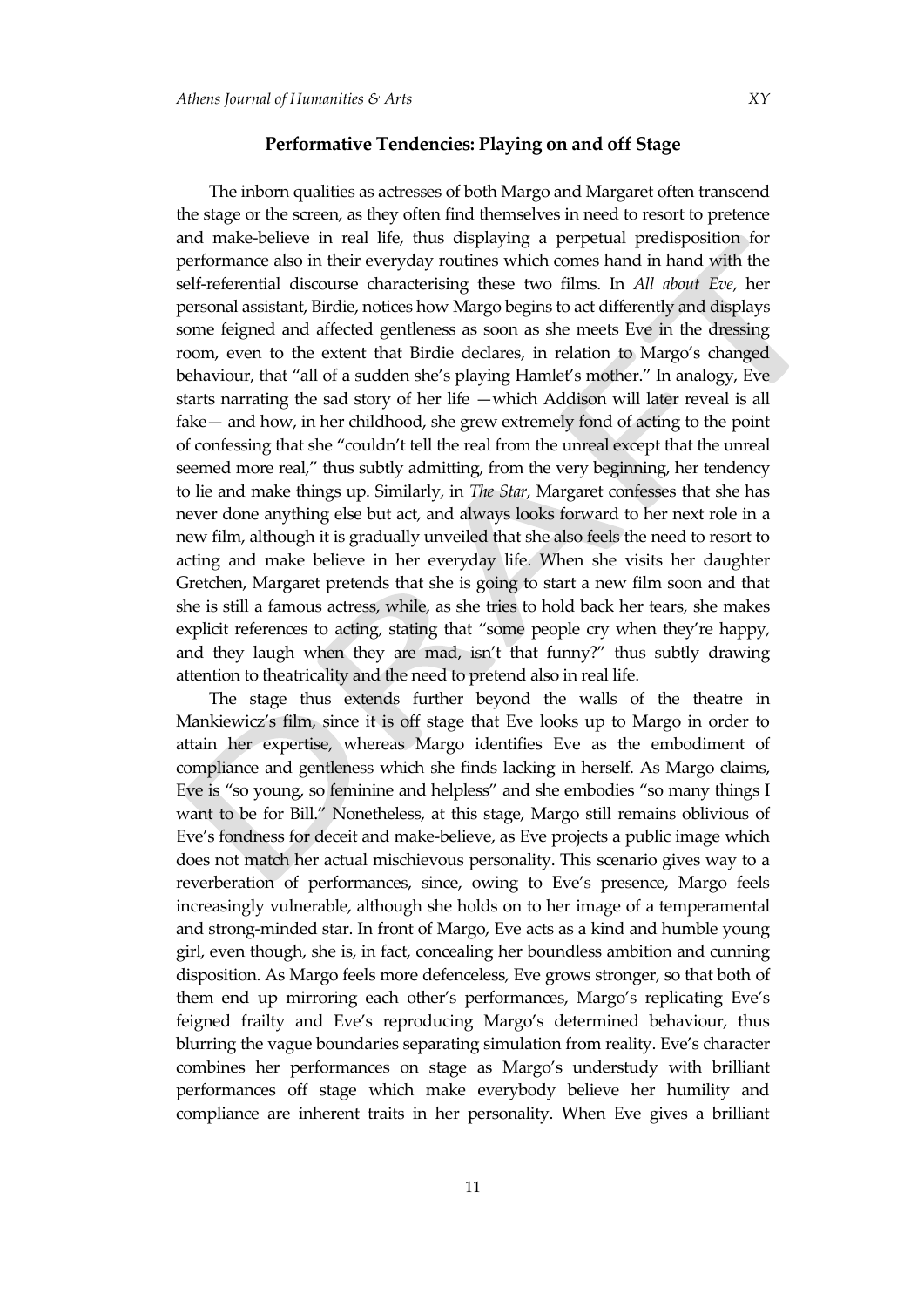performance although she was only supposed to read Margo's part in the script, Margo begins to unmask Eve as a character, stating that acting 'doesn't just happen," but it is "carefully rehearsed I have no doubt, over and over," hence unveiling Eve's propensity to deceit and pretence also off stage. Margo's tendency to perform not only as an actress on stage but also in real life is also made explicit when she feels threatened by Eve's presence, as she believes that Eve is not only capable of banishing her from stage, but also of detaching her from her friends and even her fiancé. As they are having an argument, Bill tells Margo that 'there are certain characteristics for which you are famous — onstage and off,' thus alluding to Margo's tendency to resort to her performing skills and her traits as a diva also in real life.

In *The Star*, Margaret's increasing incapacity to distinguish fact from fiction is symbolically illustrated by a replica of a perfume flask. As she can no longer afford it, Margaret decides to steal a flask of the expensive perfume that she used to buy, but she eventually finds out that the flagon was just a sample and, in truth, contains only coloured water. In relation to the flask, Jim tells Margaret, "you thought it was real  $-$  it's the story of your life," thus establishing a parallelism between Margaret's mistaking the flask of coloured water for perfume and her propensity to take her own delusions as if they were actual facts. Similarly, when Margaret attends an interview for a post as a shop assistant in a shopping mall, she faithfully reproduces the script that she had carefully been rehearsing with Jim to conceal her real identity as Margaret Elliot. After she is given the job, Margaret tells Jim, 'I gave one of my best performances,' thus making it explicit that she played a role, also off screen, precisely to conceal the fact that she is an actress so as to be considered for another job which ironically has nothing to do with acting.

In Mankiewicz's film, Eve's arrival, as she declares herself to be Margo's fervent admirer, comes hand in hand with Margo's increasing hesitance whether she will be able to retain her status as a great star for much longer, which often leads her to give in to melodramatic theatrical performances off stage. Margo indulges in heavy drinking at Bill Sampson's birthday party and quarrels with him, as he despises Margo's "paranoid insecurity" and her turn for theatricality. Taking Bill's cue, Margo eventually exclaims 'cut! print it! what happens in the next reel?', thus acknowledging the histrionic and overstated qualities of her demeanour, resembling those of a scene in a film. In *The Star*, drinking also leads Margaret to give in to melodrama and the full display of her performing habits, although, if Margo's performative ways show that her reasons to worry are mostly overstated, conversely, Margaret's situation is so desperate that she rather resorts to performance to escape her bleak reality. Driving her car while she is drinking and holding her Academy Award, Margaret pretends that she is a tourist guide, making a tour around the mansions of celebrities. When she stumbles upon her former house, which she had to sell as a result of bankruptcy, she holds her Oscar, as if she is about to deliver her acceptance speech, and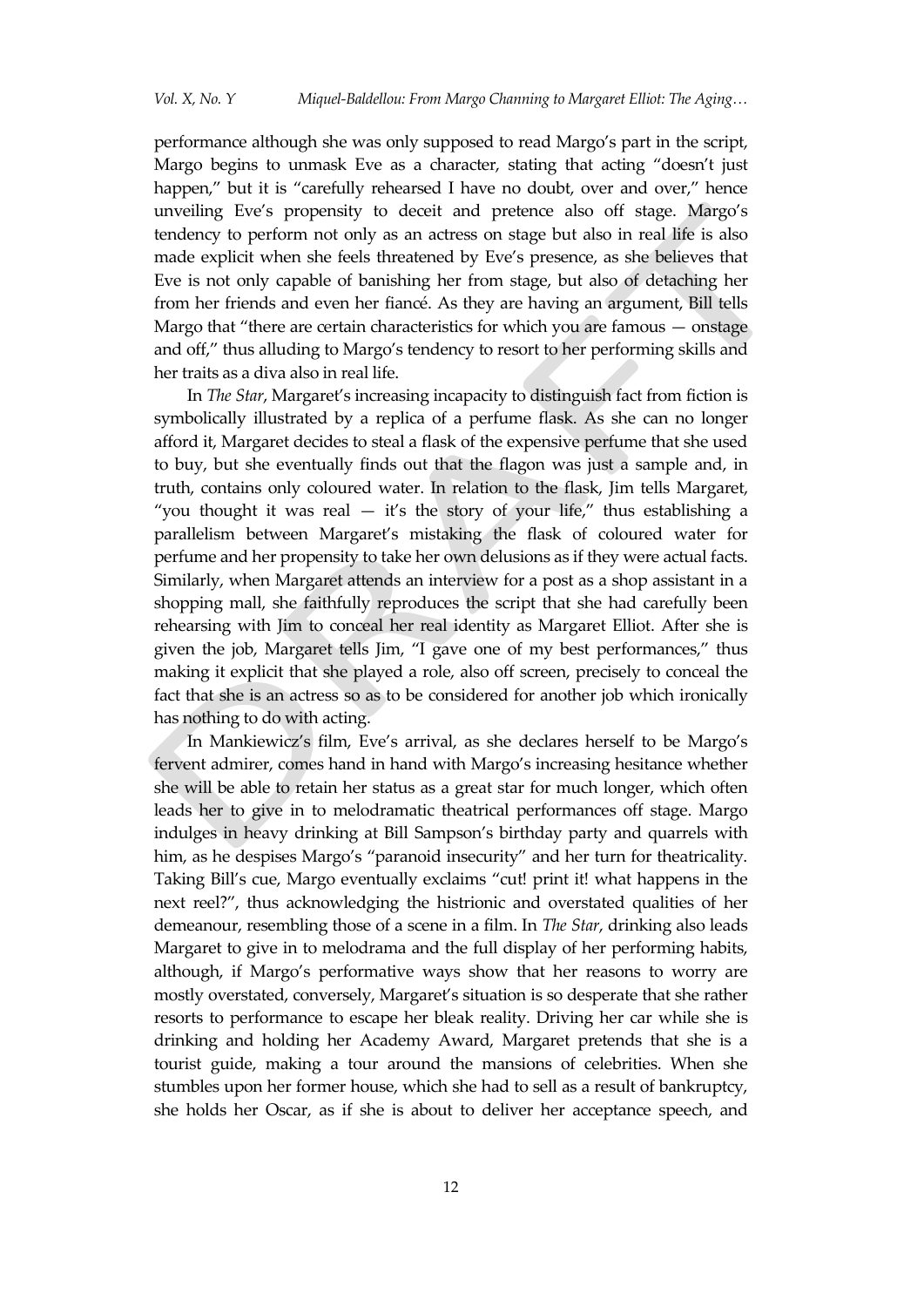explains that, 'this was the home of the wealthy, exciting, glamorous Margaret Elliot," hence indulging in an overtly melodramatic performance that underpins her desperation and tragic circumstances.

In *All about Eve*, it is Margo herself who, upon deciding to retire from acting, she tells her friends, "no more make believe  $-$  off stage or on," once more confessing explicitly how she has also been resorting to performance off stage. Conversely, though, Margaret's inclination toward performance in *The Star* is used for the sake of self-deceit, as she often finds herself lying to herself and taking her own lies for real in the hope that they will actually come true. When Margaret makes a test for a role in a new film, she informs all the papers about it, although she still does not know for sure whether she is going to be given the part. Margaret eventually confesses to Jim that her reason for acting so is that she feels that, if she pretends that she has already been granted the role, her selfdeceit will actually transform into reality.

#### **Performing Age: Dualities, Mirrors, and Doubles**

As Lucy Fischer claims, specular moments in which characters gaze at themselves in the mirror denote a sense of doubling between the aging image reflected in the mirror and a youthful image frozen in time that becomes superimposed. <sup>11</sup> Different scenes in these two films display posters, photographs, film frames and mirrors which contribute to juxtaposing younger and older images of the female protagonists that arise as personifications of their doubles. From a psychoanalytical approach, mirror scenes often bring to mind Jacques Lacan's premises about the infant's mirror stage, in which, aware of its fragmented body, the child fantasies about the idealised image of unity which is projected in the mirror in contrast with its still developing body. In the same way, these aging actresses fantasise about the frozen image of their youth as symbolically reflected on younger doubles which act as their mirrors.

In *All about Eve*, when Margo enters the theatre for a reading, she stands in front of a poster advertising the play she is performing in. The poster shows a caricaturised image of the female protagonist in the play, looking like a child's doll, which contributes further to accentuating the character's youth, while it also arises as a haunting reminder of Eve, who will also perform this role in the play as Margo's understudy. The youthful image of the doll on the poster stands in front of the actress who is playing it, hence creating a mirror effect, which joins, but also extricates, younger and aging selves that symbolically look at each other. In the initial scene of *The Star*, when Margaret passes by an auction where her

<sup>11.</sup> Lucy Fischer, '*Sunset Boulevard*: Fading Stars,' in *The Other within Us: Feminist Explorations of Women and Aging* (ed.) Marilyn Pearsall (New York: Westview/Harper, 1997), 171.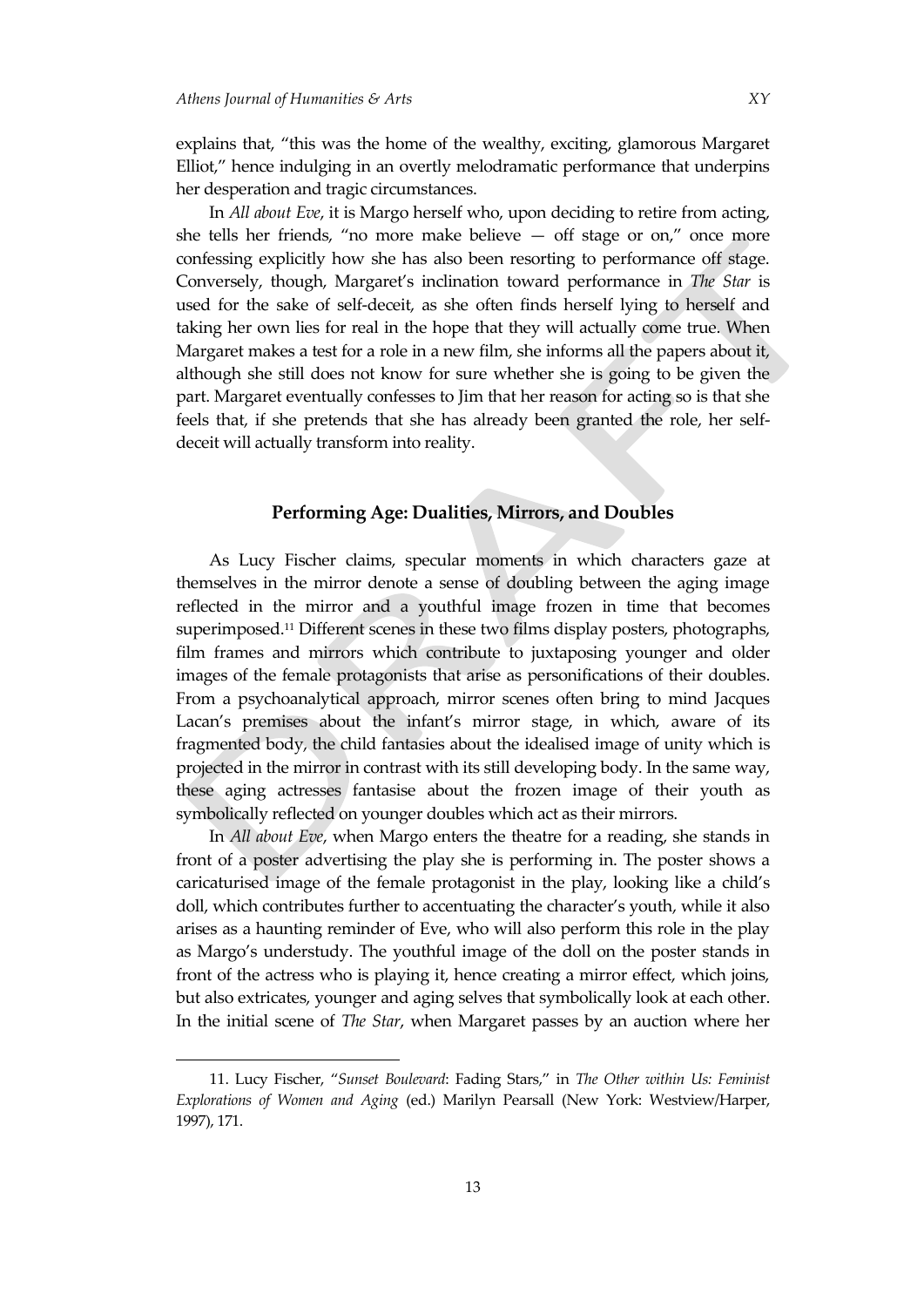belongings are being sold, she also stares at an advertising poster displaying a picture of herself in youth, as if it were a mirror which reflects back her younger self in contrast with her actual aging self. This scene evokes Margaret's wishfulthinking of revisiting her golden years as an actress, which were also the years of her youth, while it also denotes Margaret is wedged in self-delusion, as she still believes these years are not over yet.

In *All about Eve*, as she is taking Margo's costume in the play to fetch it to the wardrobe mistress, Eve looks at herself in the mirror while she holds up the dress against her body and starts making bows and emulating Margo's gestures which Eve observed carefully from backstage after the play. Although Eve believes she is alone, Margo is now symbolically backstage and stares at Eve as she is looking at herself in the mirror, in a reverberation of mirror scenes whereby Margo is looking at her symbolic younger self, Eve, and is figuratively fantasising with her mirrored younger self that she has in front of her. In Heisler's film, Margaret's attention is drawn to a magazine cover displayed in a shop window, showing the young face of Barbara Lawrence —who was played by actress Barbara Lawrence herself in the film— a younger star with whom Margaret competes for a role in a film. Once more, as if it were a mirror, Barbara's younger image on the magazine cover arises as an ideal that Margaret would like to match in order to regain her past splendour.

In Mankiewicz's film, Eve's presence unleashes Margo's dread and anxieties about her aging process. As Margo becomes increasingly conscious of her age, she gives Eve a dress on the grounds that she feels it is 'too seventeenish' for herself, while Eve gives it no further importance and replies to Margo, 'as though you were an old lady,' although her words carry more insight than she actually seems to imply at first sight. Nonetheless, if Eve's presence accentuates Margo's age, to the extent that Margo symbolically regards Eve as the younger mirror self that she would like to match, Eve constantly studies Margo's behaviour as if it were a play, trying to imitate her gestures in order to become the experiences and revered actress that Margo is. In this respect, if Eve's presence accentuates Margo's aging but also her latent will to retain Eve's youth and act younger, Margo's presence stresses Eve's innocent-looking appearance, but also Eve's inner desire to acquire Margo's expertise and act older. In fact, in the opening scene in the film, as Addison introduces Eve, he states that she is 'young in years, but whose heart is as old as the Theater,' thus establishing a schism between what she appears to be and what she really is also in terms of aging. In this respect, Margo and Eve act as mirror images of each other, aging and younger selves of one another, which overlap, but also remain opposed to one another.

The corresponding contrast between younger and aging selves is also brought to the fore in Heisler's film. In *The Star*, convincing herself that she still retains her young-looking image as if time had not gone by, Margaret aspires to be cast in the leading role of an eighteen-year-old girl in a film. Nonetheless, Margaret is finally chosen for the supporting role of the protagonist's older sister,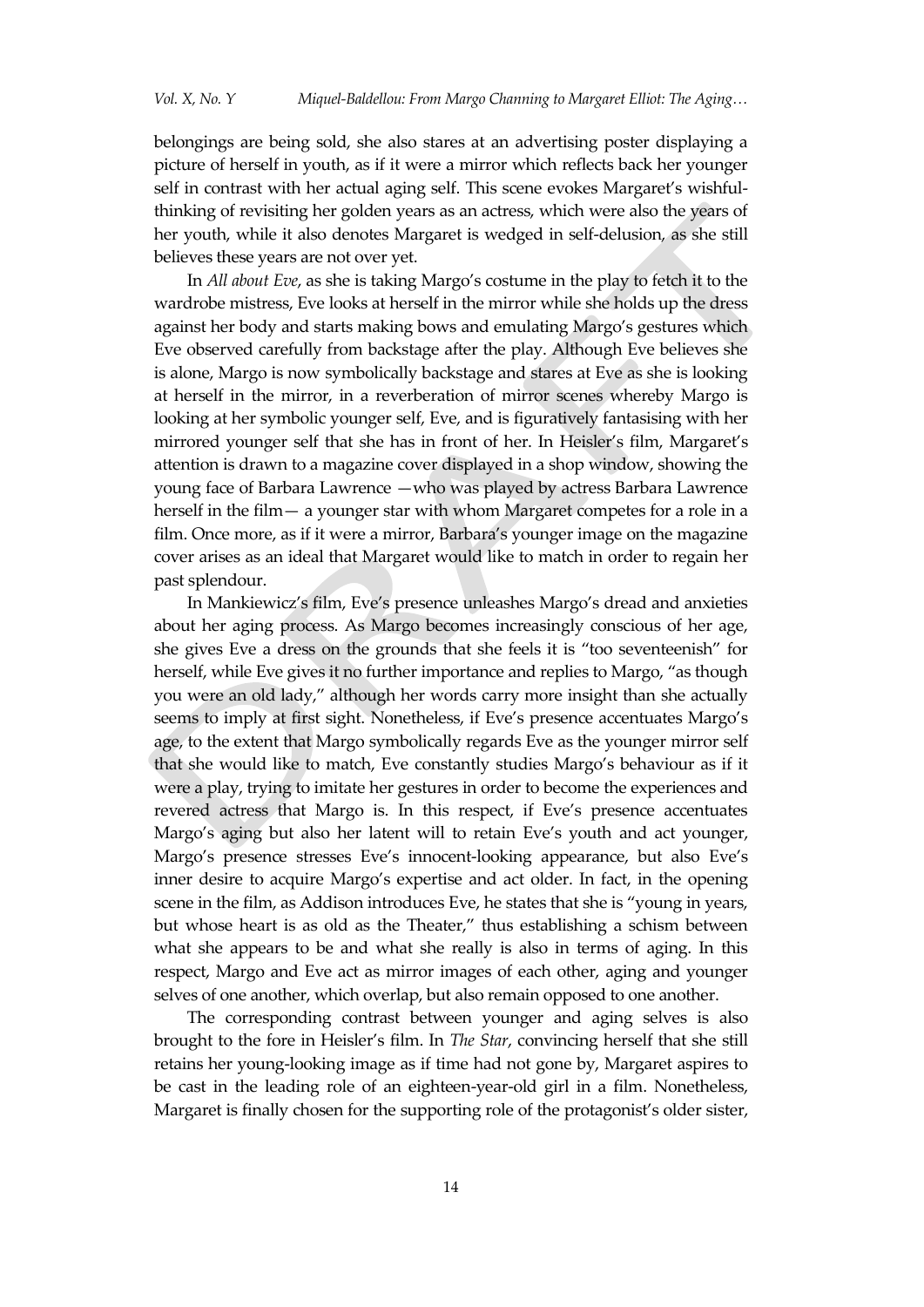who is around forty, thus matching Margaret's own age more closely. In the

process of being characterised for the role, Margaret is put on some make-up and is made to wear clothes of darkish colours — thus resorting to what Gullette terms as age effects— which emphasise her aging traits and make her look older than her age.<sup>12</sup> As a reversal of previous mirror images, in which Margaret stares at a younger image of herself as an ideal, when she enters Barbara Lawrence's dress room and looks at herself in the mirror, Margaret cannot accept her aged traits which characterise her for the role. In this respect, this scene is evocative of Kathleen Woodward's mirror stage of old age,<sup>13</sup> in which, in contrast with Lacan's mirror stage, the aging person feels unable to identify with the aging image that the mirror reflects back as a symbolic fragmented self which contrasts with its unified identity as an adult person. As Lenni Marshall admits, though, the subject's reluctance to accept its aging self as reflected in the mirror paves the way for transforming it with a final view to accept it. <sup>14</sup> Consequently, Margaret transforms her looks and adjusts her hair, make-up and clothes to convey a more youthful appearance. When the director sees her, he states that she looks too young for this part, and Margaret defends herself saying that 'women at fortytwo these days don't have to look ready for the old ladies' home.' Besides, when she rehearses for a take, Margaret ignores the director's instructions and, instead of playing the character according to its age, Margaret performs it 'like a young girl', as the director says, thus creating an entirely parodic effect, as she acts younger when she is supposed to act older.

In *All about Eve*, Margo gradually becomes more aware of the age gap widening between the young characters that she is offered to play, whose age remains frozen in time, and Margo Channing as an actress, who, despite her fame and success, is subjected to the effects of the passage of time. When Margo realises Eve has replaced her in the reading of the play and has performed her character magnificently, Margo exclaims to Richards, the playwright, 'it must have been a revelation to have your twenty-four-old character played by a twenty-four-year old actress,' thus subtly acknowledging that Eve appears to be a more suitable actress to play the character in terms of its age. Besides, when Eve unveils to Karen that she intends to take up the role of Cora and Karen reminds her that Richards wrote that part for Margo, Eve responds that 'it could have been fifteen years ago," but "it's my part now," hence affirming that Margo is no longer suited to play twenty-old-characters any more. It is thus claimed that Margo has often been requested to act younger and play a younger character than

<sup>12.</sup> Gullette, *Aged by Culture*, 2004, 168.

<sup>13.</sup> Kathleen Woodward, 'The Mirror Stage of Old Age,' in *Memory and Desire: Aging, Literature, Psychoanalysis* (eds.) Kathleen Woodward and Murray M. Schwartz (Bloomington: Indiana University Press, 1986), 97-113.

<sup>14.</sup> Leni Marshall, Through (with) the Looking Glass: Revisiting Lacan and Woodward in 'Méconnaissance,' the Mirror Stage of Old Age. *Feminist Formations* 24, no. 2 (2012): 63.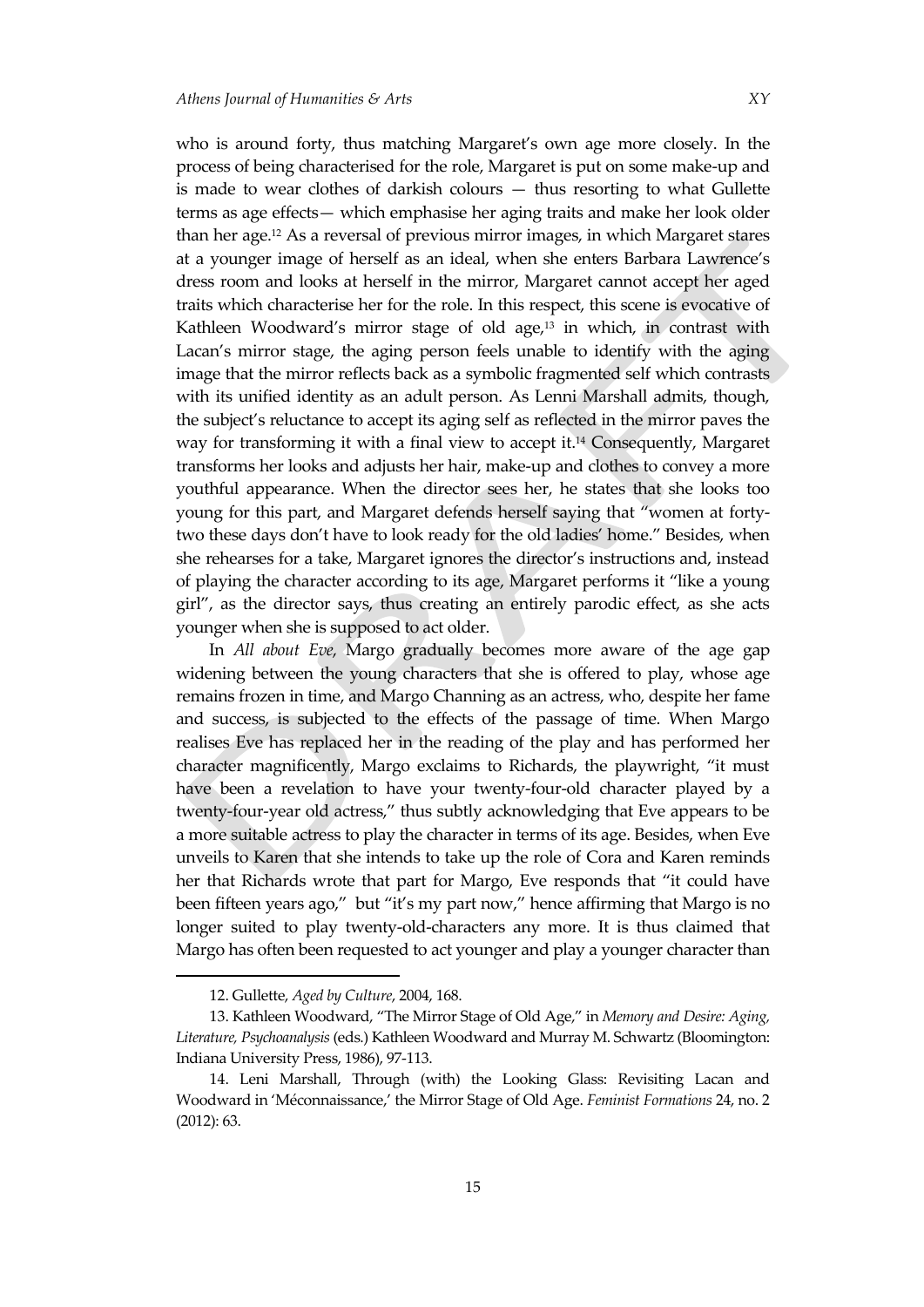her age. In *The Star*, Margaret decides to stick to her former younger characters and play them young with disastrous effects. When she sees herself on the screen, acting young when she should be acting old, she realises her performance betrays itself and it is through her feigned and contrived acting that she gains insight into her situation and gives in to reality. Moreover, the actor that her character is talking to in this scene pertinently tells her, "you used to be quite a girl  $-$  you think you're still one?' in a self-referential comment which underlines the change that Margaret has gone through both as an actress and as an aging woman. It is hence ironic that Margaret gives in to reality when she sees it projected on the screen, thus only gaining insight into truth and reality through acting and performance.

When Margo decides to retire from acting voluntarily, while Eve is at the peak of her career, it is assumed that a younger aspiring actress, Phoebe, who is reminiscent of Eve in her younger years, will play the same role that Eve played with regard to Margo, beginning as Eve's understudy and eventually replacing her. Once more, it is through the presence of the other, of a double, who performs one's own role that reality becomes more evident. In a final scene, Phoebe puts on Eve's dress and holds her award in front of a mirror in a scene that replicates what Eve did with Margo. It is thus assumed that, as happened with Margo when Eve came along, Phoebe will replace Eve as she also grows older. In *The Star*, it is also through a mirror scene which blurs performances on screen and off screen that Margaret gains insight into her situation and makes her decision to retire from acting. Margaret is eventually offered another role, but, in this case, she is not required to play a younger or older character, but she is actually asked to play herself on the screen, as she is offered the role of an aging star who is always looking forward to the next part to play in a film. As the agent explains it to her, she is required to play one of those kinds of actresses who are constantly playing, those who permanently 'think of themselves, what they look like, and what kind of impression they're making.' It is once more ironic that Margaret is only able to gain insight into reality once it offers itself as feigned, as a performance, whereas she is unable to face the facts in real life. When she realises that the person that the script is describing matches her own situation in life, she refuses to accept the role and decides to give up acting.

#### **Conclusions**

Although her role as Margo Channing in Mankiewicz's film *All about Eve* granted Bette Davis great praise, only two years later, in Heisler's film *The Star*, she would also play a similar role as an aging actress facing the decline of her career. As self-reflective films which explicitly deal with show business, filmmaking and performance on and off screen, both can be interpreted as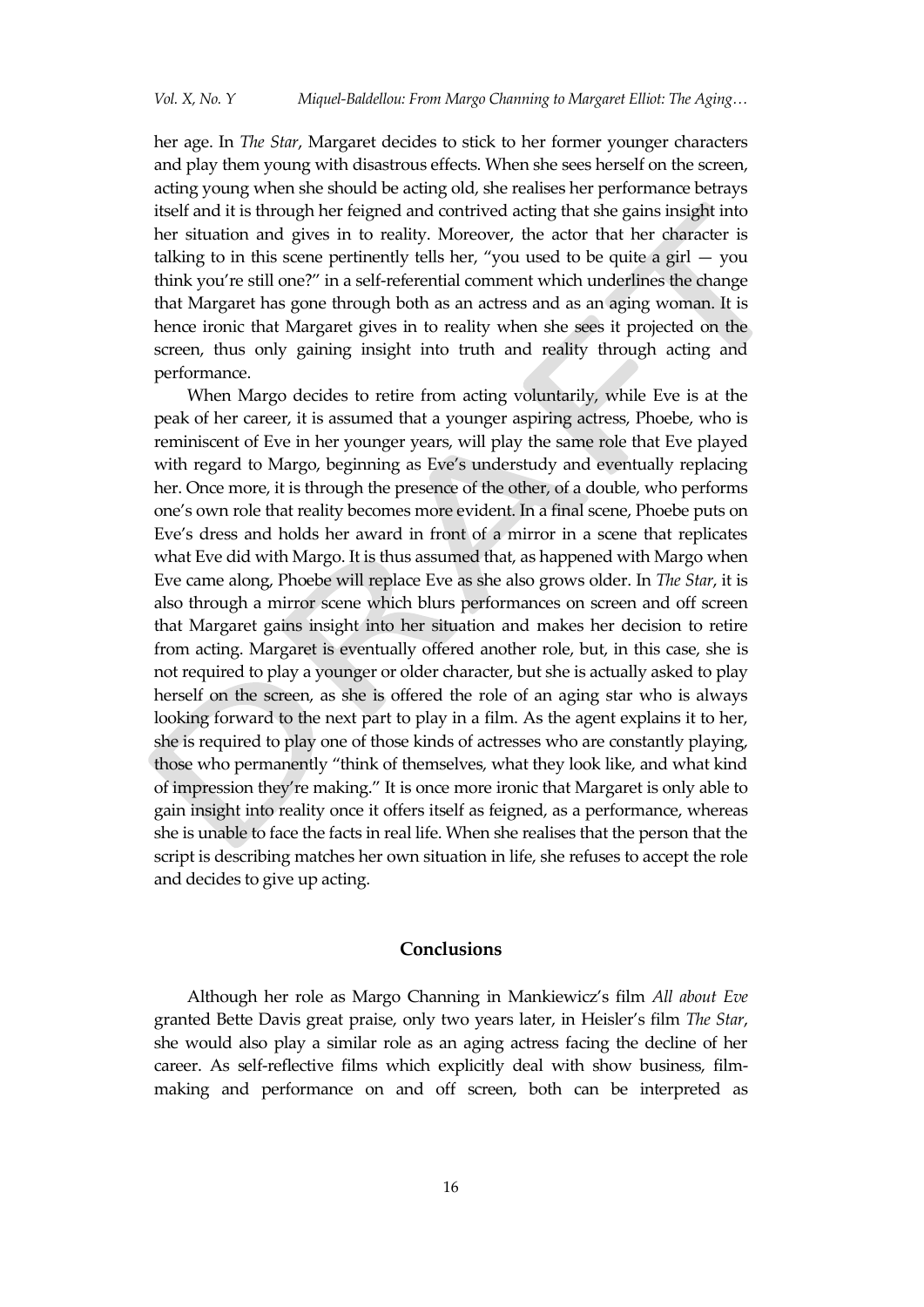complementing each other, although they also present some differing aspects in their approach.

Both films, *All about Eve* and *The Star* portray an aging actress —Margo Channing and Margaret Elliot— who was once a star, but is compelled to relinquish her former status as a result of the prevailing discourses of gender and aging. Both Margo and Margaret display an egotistic personality which is indicative of their roles as divas in the star system, although they are also portrayed as vulnerable women who feel increasingly hesitant at this crucial stage in their careers. As actresses, both Margo and Margaret display a proclivity for performance which transcends the stage or the screen, with histrionic gestures and temperamental demeanours which denote their devotion to the performing profession, which they use for their own benefit, although they also feel permanently required to play a role in their everyday lives. However, if in *All about Eve*, in spite of her fear and hesitance about the effects that her aging process may have on her career, Margo is still highly-acclaimed as an actress, conversely, in *The Star*, Margaret's golden years as an actress seem long gone by and, although some admirers still remember her, she is no longer offered any leading role in a film, as a result of which she undergoes serious economic difficulties.

Hence, despite the manifest intertextual links which paves the way for a comparative analysis between both films, *All about Eve* and *The Star* display a different approach in the characterisation of the aging actress. Margo mostly takes a realistic approach to her situation and keeps her feet on the ground, as her suspicions about Eve, which initially seemed overstated, are ultimately revealed to be not without foundation. In contrast, Margaret is prone to delusions of grandeur, she is unwilling to accept the fact that she is no longer the star she used to be, and she still clings on to hope and to her former image as a young actress. Hence, notwithstanding her inclination for drama, Margo displays a greater sense of self-possession, whereas Margaret's desperation and financial strain mostly turn her into a contemptible character. Besides, although both Margo and Margaret ultimately decide to renounce their career as actresses, Margo takes this decision voluntarily, as she believes she can no longer play the same roles she used to play as a younger actress, whereas Margaret is rather obliged to succumb to reality and unwillingly accept that her career as an actress has come to an end.

In Mankiewicz's film, Margo finds her counterpart and double in the character of Eve, who personifies the youth and freshness that Margo would like to retain at this stage of her career, although Eve's duplicity and limitless ambition eventually turn her into a villainess, thus, conversely characterising Margo as the heroine of the film, although both Margo and Eve replicate each other as doubles, since they find in one another what they apparently seem to lack. In contrast, in Heisler's film, although she also rivals with a younger actress —Barbara Lawrence, who happens to play herself in the film in a self-referential allusion—, Margaret rather arises as an anti-heroine, who acts as her own double, as her present self often tries to hold on to her former self as a star. Margaret's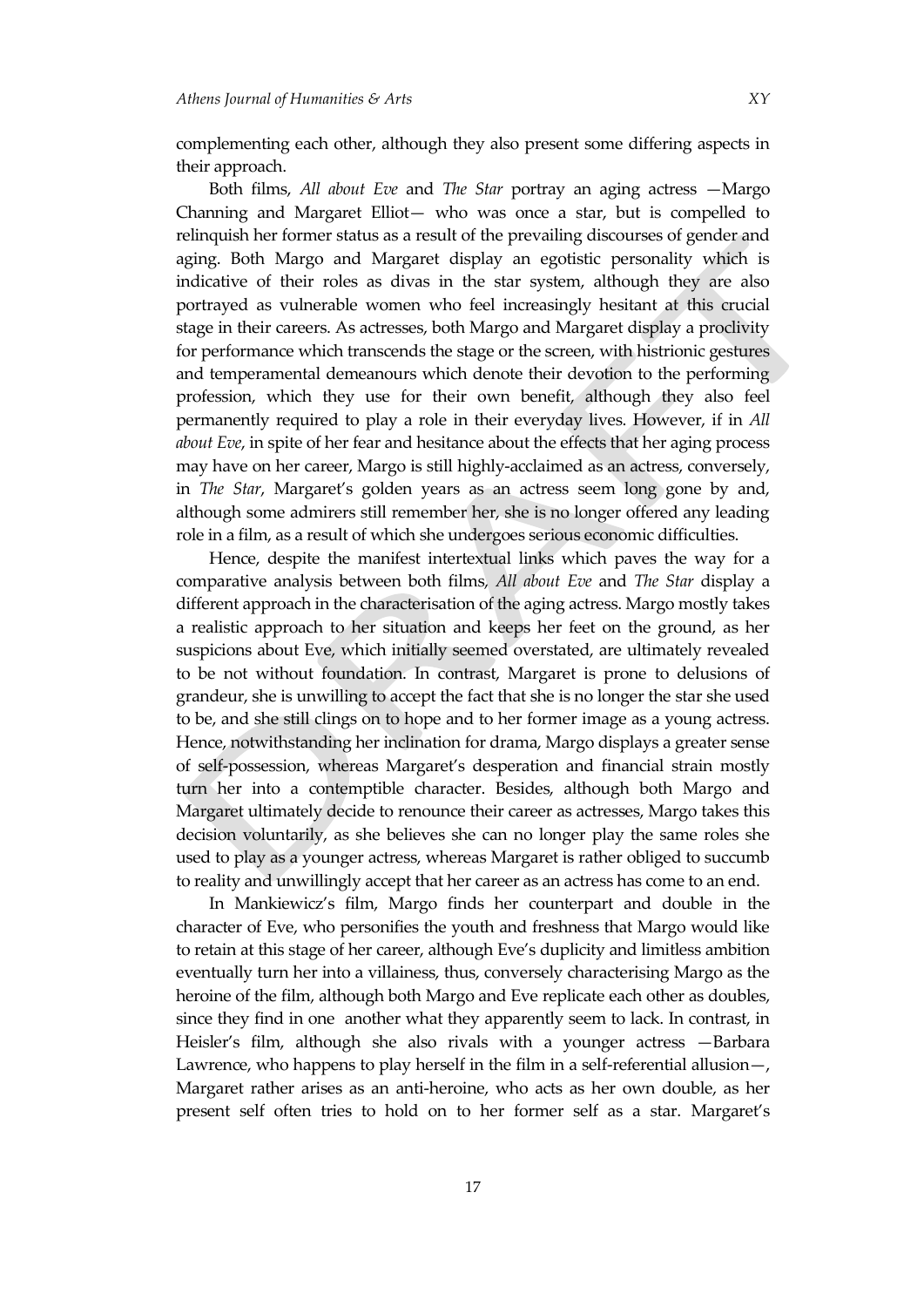vulnerability and mental instability already prefigure Bette Davis' later grotesque and histrionic role as Jane in Robert Aldrich's film *What Ever Happened to Baby Jane?*, which addresses how show business treats its youngest stars once they grow old and how they face mental disorders and disability as a result of their circumstances, as Sally Chivers claims. <sup>15</sup> Bette Davis' roles as Margo Channing, Margaret Elliot and Baby Jane thus move from a brighter to a bleaker portrait of the actress as an aging woman.

In Mankiewicz's film, Margo is asked to perform younger characters on stage, while Eve aspires to emulate Margo's maturity as an actress on stage. Margo would like to retain Eve's youth, and Eve would like to possess Margo's maturity as an actress. It is thus by means of Eve that Margo gains insight into her own process of aging, and it is through emulating Margo that Eve grows more aware of possessing the youth that Margo no longer seems to rejoice. As mirrors of each other, the performance of aging allows them to transform the way they approach their own aging process. Besides, it is unveiled that aging is a cyclical process, as Phoebe is ready to symbolically take over Eve's role and play the same part that Eve used to perform with Margo. In Heisler's film, for Margaret, performance implies her own personal way to understand reality, but also the means to transform it, as it is through performance that she lets go off her past splendour and is forced to make up a new identity of her own that will allow her to be herself.

By means of a concatenation of dualities, mirror scenes and doubles which overlap and extricate the characters' younger and aging selves, these films draw attention to the performative quality of aging, as characters are asked to play younger or older according to the prevailing dictates of aging. By means of the presence of symbolic others, characters gain insight into their aging process, as Margo becomes aware that she is growing old through Eve's presence, and in her solipsism, Margaret believes she can still cling to the frozen image of her youth as a glamorous actress until she is offered the role to play herself in a film and it is precisely through this fictional part that she is asked to perform that she becomes aware of her own circumstances as an aging actress. Performance of aging thus paves the way to raise awareness as regards aging, but also to transform age expectations and how characters are supposed to act according to their age. In this respect, both films share an ambiguous ending, since, away from the stage and the screen, both Margo and Margaret are finally allowed to act as themselves, although their decision to abandon acting is also informed by the prejudices of aging that prevail in show business. Hence, it is assumed that the performance off stage and off screen that they have also been entertaining will still go on, since it

 $\overline{a}$ 

<sup>15.</sup> Sally Chivers, 'Baby Jane Grew Up: The Dramatic Intersection of Age with Disability,' *Canadian Review of American Studies* 36, no. 2 (2006): 211-227.